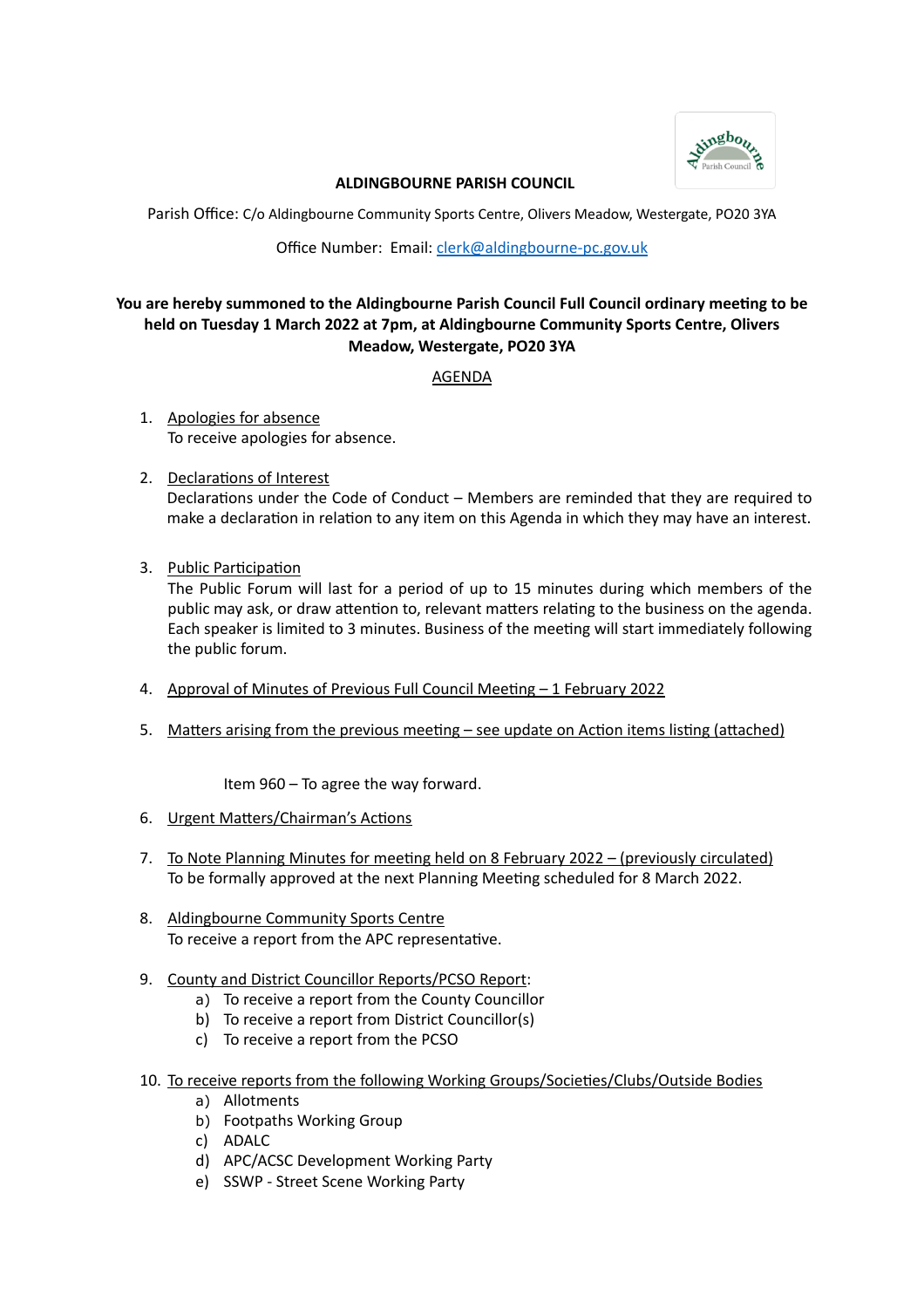# 11. Correspondence/Consultations

# **To note the receipt of the any correspondence**.

- ADC Briefing to Town & Parish Councils circulated 19.02.22.
- Children and Young People's Plan consultation reminder circulated 15.02.22 deadline 23.02.22.
- SDNPA Town & Parish Council workshop 16.03.22 circulated 19.02.22.
- WSCC Highways Cabinet Member e-mail re A29 realignment from Bill Sharp Chichester – circulated 19.02.22.
- SDNPA Newsletter February 2022 circulated 10.02.22.
- NALC Levelling Up the White Paper Summary circulated 10.02.22.
- Hedgehogs R Us e-mail circulated  $10.02.22$  agreed to put on website and facebook page
- Food Partnership Press Release circulated 10.02.22 put on our website and facebook page.
- WSALC Health & Wellbeing Report Update 2022 e-mail from Emily Simpson circulated 10.02.22 – survey to be completed – deadline 31.03.22.
- Parish Online List of Mapping options provided by Processmatters2 circulated 07.02.22
- Arun District Street Trading Designations circulated 08.02.22 deadline for response 08.03.22.
- Glover Landscape Review Government response & consultation circulated 01.02.22 – deadline 09.04.22.

## 12. Finance

- a. To note minutes of the Finance Meeting 15 February 2022 copy attached.
- b. To note interim audit report from Farsight Consulting dated 07.02.22.
- c. To agree to continue with RFO provided by Mulberry for completion of the financial year returns and finalizing the audit.
- d. To note the Charity Commission Annual Returns have all been submitted for Westergate Recreation Ground Fund.
- e. To approve APC Risk Assessment for 2022 copy attached.
- f. To agree list of Service Level Agreements & Annual Contracts for 2022-2023 copy attached.
- g. To review the Fixed Asset Register for 2022-2023.
- h. To agree Insurance cover for 2022-2023 details attached.
- i. To agree reserves for end of financial year see minutes of Finance Meeting.
- e) Payments please see attached list for February 2022